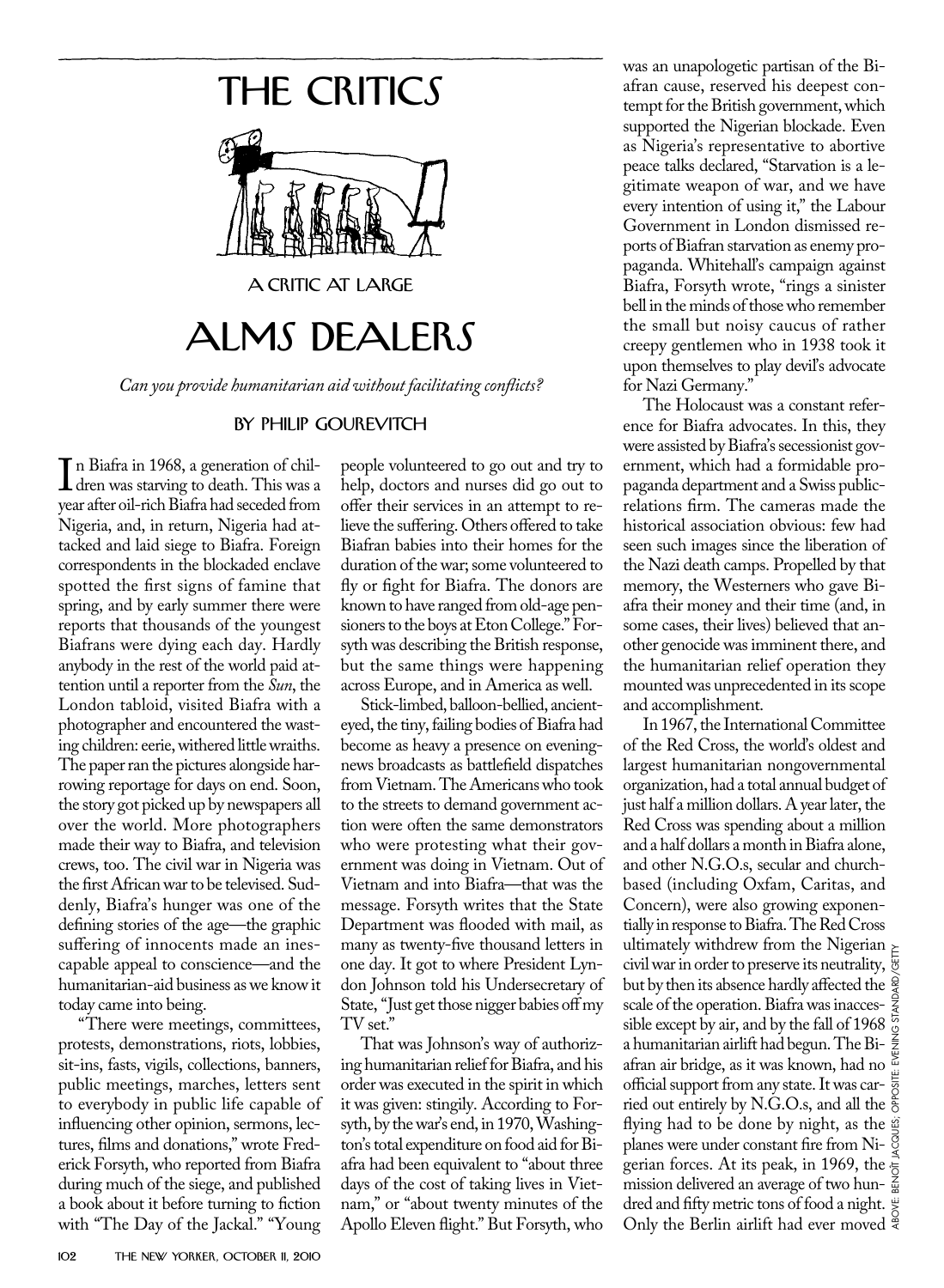

*London, 1969: The worldwide reaction to the Biafran war gave rise to the modern humanitarian-aid industry.*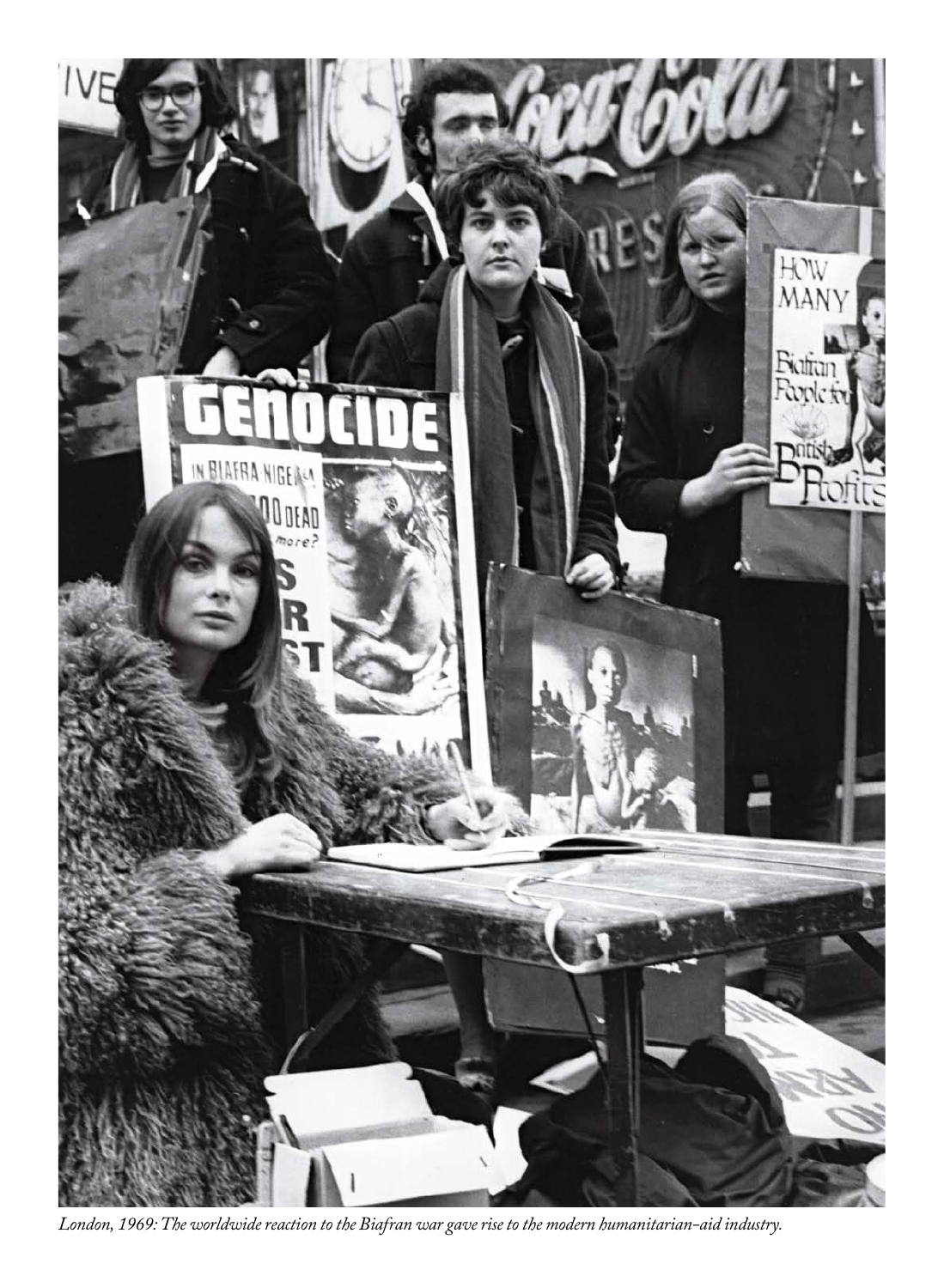## BRIEFLY NOTED

Room*, by Emma Donoghue (Little, Brown; \$24.99)*. The five-year-old narrator of this astounding, terrifying novel is happy in his tiny universe: an eleven-by-eleven-foot room where he lives with his mother, never setting foot outside. To him, there is no outside, just "Outer Space," glimpsed through a sliver of skylight and on TV. Gradually, the reality of the situation filters through: during the day, the boy and his mother practice screaming; in the dark, she flashes a lamp on and off, a futile S.O.S. On certain nights, a man enters, through a steel door, and the boy hides in the wardrobe, counting the creaks of the bed. It's a testament to Donoghue's imagination and empathy that she is able to fashion radiance from such horror, as when the boy first sees the sunset: "I watch God's face falling slow slow, even orangier and the clouds are all colors, then after there's streaks and dark coming so bit-ata-time I don't see it till it's done."

Zero History*, by William Gibson (Putnam; \$26.95)*. Gibson, the progenitor of cyberpunk, turned to a different strain of fiction after September 11th, neither speculative nor wholly realist. His recent books read as giddy fantasias of esoteric technology and mass cultural manipulation, yet the world they depict is recognizably ours. His new novel is the third in a series loosely connected by theme (ubiquity versus the individual) and by the recurring character of an unscrupulous advertising magus bent on global domination via the commodification of cool. Gibson's restless intellect flits from urban anthropology (the supplanting of cigarettes by cell phones in "the gestural language of public places") to the omnipresence of surveillance cameras ("a symptom of autoimmune disease," protective mechanisms gone destructive). The particulars of the plot—the hunt for an off-the-grid denim brand; industrial espionage in the design of military uniforms—matter less than its propulsion. The book is best experienced as a joyride, albeit with philosophical reverberations.

My Life as a Russian Novel*, by Emmanuel Carrère, translated from the French by Linda Coverdale (Metropolitan; \$25)*. At

the start of this brooding memoir, Carrère, a French writer known for queasy psychological fables, travels to a backwater Russian town to investigate the case of a Hungarian soldier captured by Soviet forces in 1944 and imprisoned in an insane asylum for more than fifty years. The author, whose ancestors were Russian aristocrats with a fondness for wolf escorts and defenestration, becomes obsessed with the town and its forlorn inhabitants, among them the dangerously voluble girlfriend of the local secretpolice officer. But his primary subject is himself, as he wrestles with a dark family secret—his grandfather was murdered at the end of the Second World War, on suspicion of being a Nazi collaborator—and with a corrosive love affair. Carrère is lucid and ruthless in his self-indictment, ever conscious of the fine line between absurdity and anguish.

Yeats and Violence*, by Michael Wood (Oxford; \$35)*. This conversational volume is a study of Yeats's poem "Nineteen Hundred and Nineteen," a bleak, bloodsoaked product of Ireland's political turbulence. Wood begins with a close reading of the poem's opening sections and segues into discussions of formalism and the history of poetic renderings of Ireland. His generosity in citing the opinions of other critics and poets is such that the reader is immersed in a range of lively arguments and counter-readings inspired by Yeats's work. The poem itself is so carefully examined—for its revelations of Yeats's astronomical system, for its echoes of Andrew Marvell, for the meaning of its historical moment—that the reader emerges from Wood's book convinced that the text has a life of its own, and deep mysteries still to be revealed.



more aid more efficiently, and that was an Air Force operation.

The air bridge was a heroic undertaking, and a stunning technical success for a rising humanitarian generation, eager to atone for the legacies of colonialism and for the inequities of the Cold War world order. In fact, the humanitarianism that emerged from Biafra—and its lawyerly twin, the human-rights lobby—is probably the most enduring legacy of the ferment of 1968 in global politics. Here was a non-ideological ideology of engagement that allowed one, a quarter of a century after Auschwitz, not to be a bystander, and, at the same time, not to be identified with power: to stand always with the victim, in solidarity, with clean hands—healing hands. The underlying ideas and principles weren't new, but they came together in Biafra, and spread forth from there with a force that reflected a growing desire in the West (a desire that only intensified when the Berlin Wall was breached) to find a way to seek honor on the battlefield without having to kill for it.

Three decades later, in Sierra Leone,<br>Polman squeezed into a bush taxi bound Polman squeezed into a bush taxi bound for Makeni, the headquarters of the Revolutionary United Front rebels. In the previous decade, the R.U.F. had waged a guerrilla war of such extreme cruelty in the service of such incoherent politics that the mania seemed its own end. While the R.U.F. leadership, backed by President Charles Taylor, of Liberia, got rich off captured diamond mines, its Army, made up largely of abducted children, got stoned and sacked the land, raping and hacking limbs off citizens and burning homes and villages to the ground. But, in May, 2001, a truce had been signed, and by the time Polman arrived in Sierra Leone later that year the Blue Helmets of the United Nations were disarming and demobilizing the R.U.F. The business of war was giving way to the business of peace, and, in Makeni, Polman found that former rebel warlords—such self-named men as General Cut-Throat, Major Roadblock, Sergeant Rape Star, and Kill-Man No-Blood—had taken to calling their territories "humanitarian zones," and identifying themselves as "humanitarian officers." As one rebel turned peacenik, who went by the name Colonel Van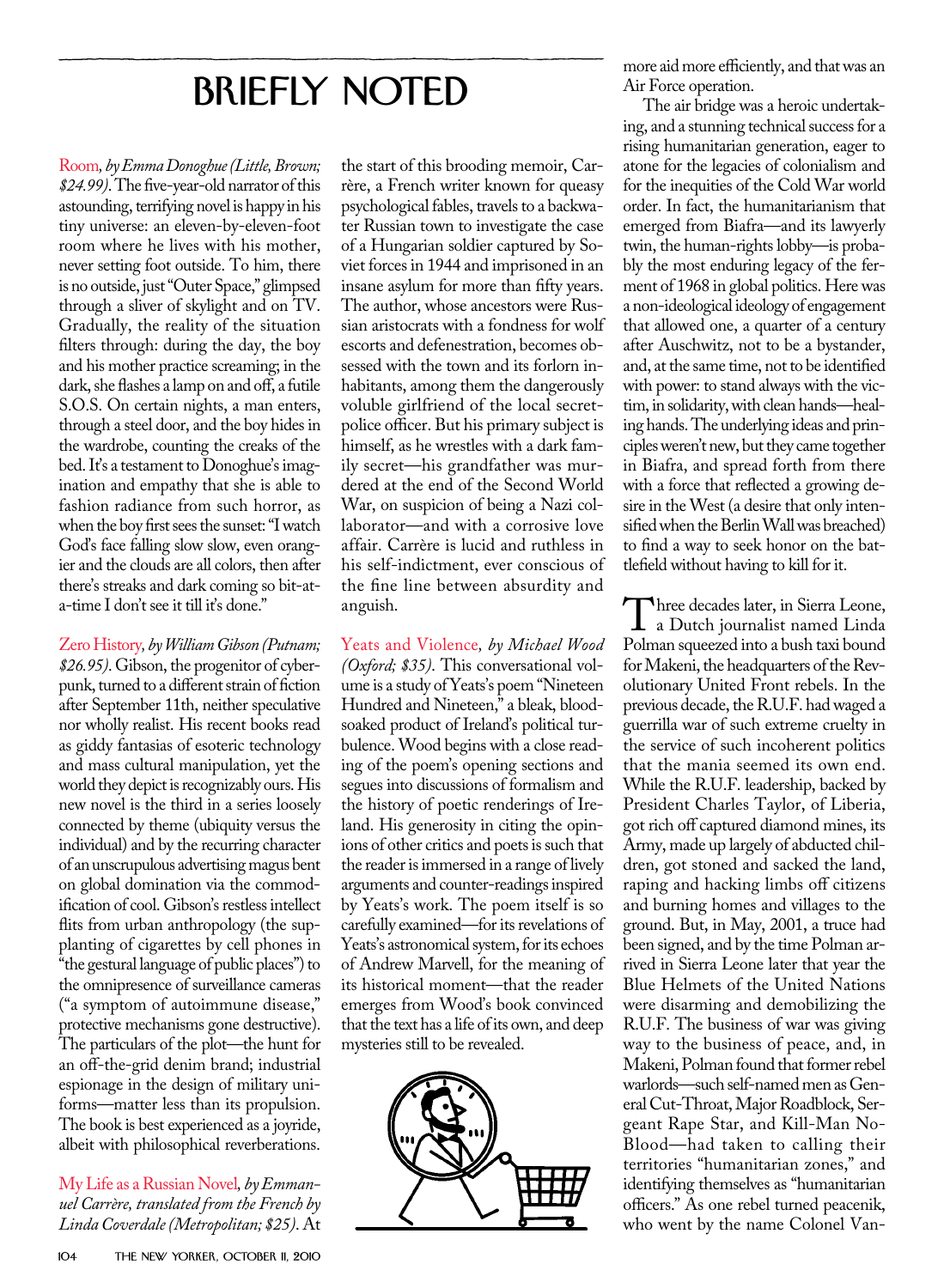damme, explained, "The white men are soon gonna need drivers, security guards, and houses. We're gonna provide them."

Colonel Vandamme called aid workers "wives"—"because they care for people," according to Polman, and also, presumably, because they are seen as fit objects of manipulation and exploitation. Speaking in the local pidgin, Vandamme told Polman, "Them N.G.O. wifes done reach already for come count how much sick and pikin [children] de na di area." Vandamme saw opportunity in this census. "They're my pikin and my sick," he said. "Anyone who wants to count them has to pay me first."

This was what Polman had come to Makeni to hear. The conventional wisdom was that Sierra Leone's civil war had been pure insanity: tens of thousands dead, many more maimed or wounded, and half the population displaced—all for nothing. But Polman had heard it suggested that the R.U.F.'s rampages had followed from "a rational, calculated strategy." The idea was that the extreme violence had been "a deliberate attempt to drive up the price of peace." Sure enough, Polman met a rebel leader in Makeni, who told her, "We'd worked harder than anyone for peace, but we got almost nothing in return." Addressing Polman as a stand-in for the international community, he elaborated, "You people looked the other way all those years. . . . There was nothing to stop for. Everything was broken, and you people weren't here to fix it."

In the end, he claimed, the R.U.F. had escalated the horror of the war (and provoked the government, too, to escalate it) by deploying special "cut-hands gangs" to lop off civilian limbs. "It was only when you saw ever more amputees that you started paying attention to our fate," he said. "Without the amputee factor, you people wouldn't have come." The U.N.'s mission in Sierra Leone was per capita the most expensive humanitarian relief operation in the world at the time. The old rebel believed that, instead of being vilified for the mutilations, he and his comrades should be thanked for rescuing their country.

I s this true? Do doped-up maniacs re-<br>ally go a-maiming in order to increase<br>their country's anneal in the eves of interally go a-maiming in order to increase their country's appeal in the eyes of international aid donors? Does the modern humanitarian-aid industry help create

the kind of misery it is supposed to redress? That is the central contention of Polman's new book, "The Crisis Caravan: What's Wrong with Humanitarian Aid?" (Metropolitan; \$24), translated by the excellent Liz Waters. Three years after Polman's visit to Makeni, the international Truth and Reconciliation Commission for Sierra Leone published testimony that described a meeting in the late nineteen-nineties at which rebels and government soldiers discussed their shared need for international attention. Amputations, they agreed, drew more press coverage than any other feature of the war. "When we started cutting hands, hardly a day BBC would not talk about us," a T.R.C. witness said. The authors of the T.R.C. report remarked that "this seems to be a deranged way of addressing problems," but at the same time they allowed that under the circumstances "it might be a plausible way of thinking."

Polman puts it more provocatively. Sowing horror to reap aid, and reaping aid to sow horror, she argues, is "the logic of the humanitarian era." Consider how Christian aid groups that set up "redemption" programs to buy the freedom of slaves in Sudan drove up the market incentives for slavers to take more captives. Consider how, in Ethiopia and Somalia during the nineteen-eighties and nineties, politically instigated, localized famines attracted the food aid that allowed governments to feed their own armies while they further destroyed and displaced targeted population groups. Consider how, in the early eighties, aid fortified fugitive Khmer Rouge killers in camps on the Thai-Cambodian border, enabling them to visit another ten years of war, terror, and misery upon Cambodians; and how, in the midnineties, fugitive Rwandan *génocidaires* were succored in the same way by international humanitarians in border camps in eastern Congo, so that they have been able to continue their campaigns of extermination and rape to this day.

And then there's what happened in Sierra Leone after the amputations brought the peace, which brought the U.N., which brought the money, which brought the N.G.O.s. All of them, as Polman tells it, wanted a piece of the amputee action. It got to the point where the armless and legless had piles of extra prosthetics in their huts and still went around with their stubs exposed to satisfy the demands of

press and N.G.O. photographers, who brought yet more money and more aid. In the obscene circus of self-regarding charity that Polman sketches, vacationing American doctors turned up, sponsored by their churches, and performed lifethreatening (sometimes life-taking) operations without proper aftercare, while other Americans persuaded amputee parents to give up amputee children for adoption in a manner that seemed to combine aspects of bribery and kidnapping. Officers of the new Sierra Leone government had only to put out a hand to catch some of the cascading aid money.

Polman might also have found more heartening anecdotes and balanced her account of humanitarianism run amok with tales of humanitarian success: lives salvaged, epidemics averted, families reunited. But in her view the good intentions of aid—and the good that aid does—are too often invoked as excuses for ignoring its ills. The corruptions of unchecked humanitarianism, after all, are hardly unique to Sierra Leone. Polman finds such moral hazard on display wherever aid workers are deployed. In case after case, a persuasive argument can be made that, over-all, humanitarian aid did as much or even more harm than good.

"Yes, but, good grief, should we just do nothing at all then?" Max Chevalier, a sympathetic Dutchman who tended amputees in Freetown for the N.G.O. Handicap International, asked Polman. Chevalier made his argument by shearing away from the big political-historical picture to focus instead, as humanitarian fund-raising appeals do, on a single suffering individual—in this instance, a teen-age girl who had not only had a hand cut off by rebels but had then been forced to eat it. Chevalier wanted to know, "Are we supposed to simply walk away and abandon that girl?" Polman insists that conscience compels us to consider that option.

The godfather of modern humani-<br>tarianism was a Swiss businessman<br>named Henri Dunant, who hannened named Henri Dunant, who happened, on June 24, 1859, to witness the Battle of Solferino, which pitted a Franco-Sardinian alliance against the Austrian Army in a struggle for control of Italy. Some three hundred thousand soldiers went at it that day, and Dunant was thunderstruck by the carnage of the combat. But what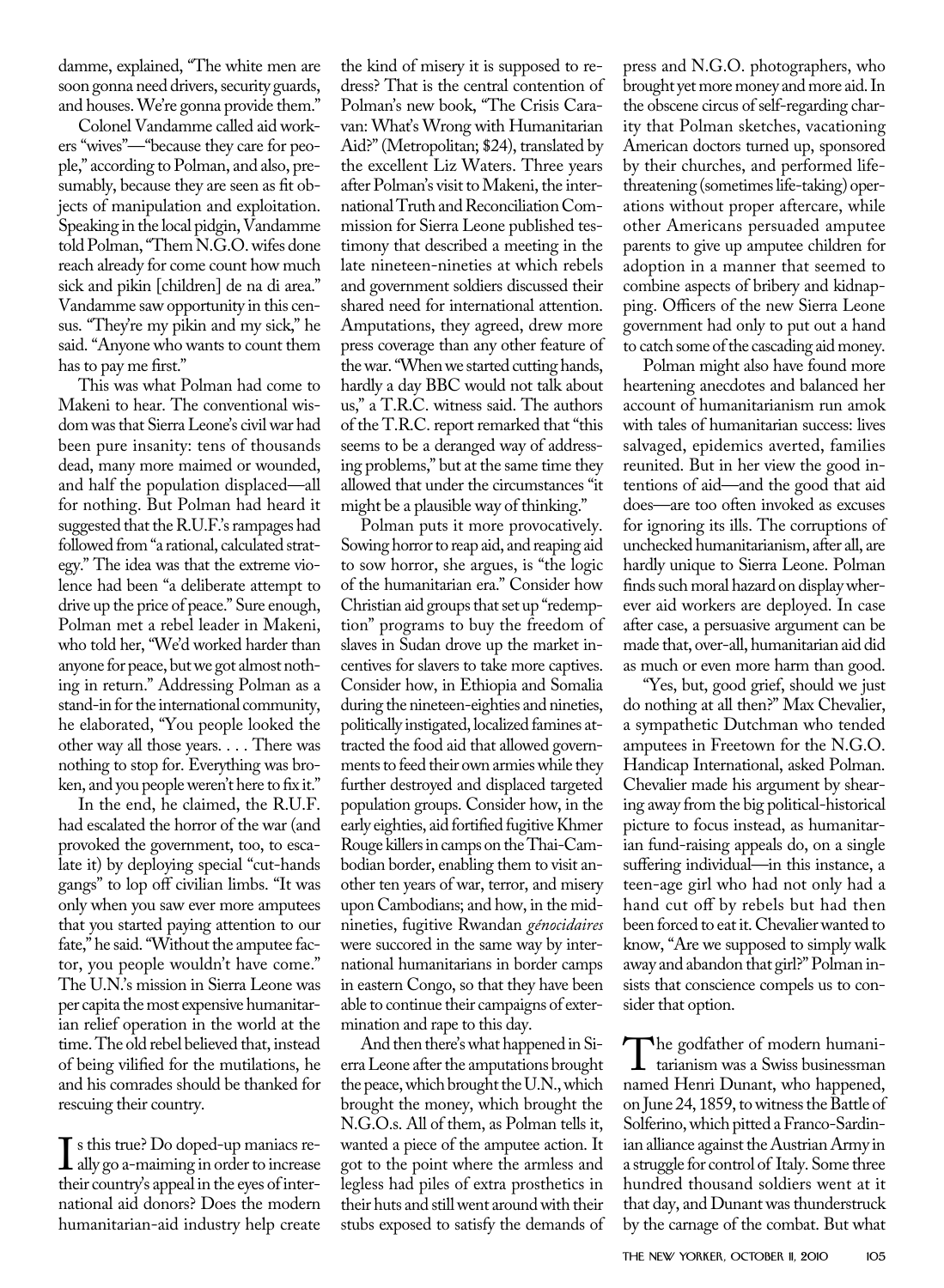affected him more was the aftermath of the fight: the battlefield crawling with wounded soldiers, abandoned by their armies to languish, untended, in their gore and agony. Dunant helped organize local civilians to rescue, feed, bathe, and bandage the survivors. But the great good will of those who volunteered their aid could not make up for their incapacity and incompetence. Dunant returned to Switzerland brooding on the need to establish a standing, professionalized service for the provision of humanitarian relief. Before long, he founded the Red Cross, on three bedrock principles: impartiality, neutrality, and independence. In fund-raising letters, he described his scheme as both Christian and a good deal for countries going to war. "By reducing the number of cripples," he wrote, "a saving would be effected in the expenses of a Government which has to provide pensions for disabled soldiers."

Humanitarianism also had a godmother, as Linda Polman reminds us. She was Florence Nightingale, and she rejected the idea of the Red Cross from the outset. "I think its views most absurd just such as would originate in a little state like Geneva, which can never see war," she said. Nightingale had served as a nurse in British military hospitals during the Crimean War, where nightmarish conditions—septic, sordid, and brutal—more often than not amounted to a death sentence for wounded soldiers of the Crown. So she was outraged by Dunant's pitch. How could anyone who sought to reduce human suffering want

to make war less costly? By easing the burden on war ministries, Nightingale argued, volunteer efforts could simply make waging war more attractive, and more probable.

It might appear that Dunant won the argument. His principles of unconditional humanitarianism got enshrined in the Geneva Conventions, earned him the first Nobel Peace Prize, and have stood as the industry standard ever since. But Dunant's legacy has hardly made war less cruel. As humanitarian action has proliferated in the century since his death, so has the agony it is supposed to alleviate. When Dunant contemplated the horrors of Solferino, nearly all of the casualties were soldiers; today, the U.N. estimates that ninety per cent of war's casualties are civilians. And Polman has come back from fifteen years of reporting in the places where aid workers ply their trade to tell us that Nightingale was right.

The scenes of suffering that we tend to call humanitarian crises are almost always symptoms of political circumstances, and there's no apolitical way of responding to them—no way to act without having a political effect. At the very least, the role of the officially neutral, apolitical aid worker in most contemporary conflicts is, as Nightingale forewarned, that of a caterer: humanitarianism relieves the warring parties of many of the burdens (administrative and financial) of waging war, diminishing the demands of governing while fighting, cutting the cost of sustaining casualties, and



supplying the food, medicine, and logistical support that keep armies going. At its worst—as the Red Cross demonstrated during the Second World War, when the organization offered its services at Nazi death camps, while maintaining absolute confidentiality about the atrocities it was privy to—impartiality in the face of atrocity can be indistinguishable from complicity.

"The Crisis Caravan" is the latest addition to a groaning shelf of books from the past fifteen years that examine the humanitarian-aid industry and its discontent. Polman leans heavily on the seminal critiques advanced in Alex de Waal's "Famine Crimes" and Michael Maren's "The Road to Hell"; on Fiona Terry's mixture of lament and apologia for the misuse of aid, "Condemned to Repeat?"; and on David Rieff's pessimistic meditation on humanitarian idealism, "A Bed for the Night." All these authors are veteran aid workers, or, in Rieff's case, a longtime humanitarian fellow-traveller. Polman carries no such baggage. She cannot be called disillusioned. In an earlier book, "We Did Nothing," she offered a prosecutorial sketch of the pathetic record of U.N. peacekeeping missions. Then, as now, her method was less that of investigative reporting than the cumulative anecdotalism of travelogue pointed by polemic. Her style is brusque, hardboiled, with a satirist's taste for gallows humor. Her basic stance is: *J*'*accuse.*

Polman takes aim at everything from the mixture of world-weary cynicism and entitled self-righteousness by which aid workers insulate themselves from their surroundings to the deeper decadence of a humanitarianism that paid war taxes of anywhere from fifteen per cent of the value of the aid it delivered (in Charles Taylor's Liberia) to eighty per cent (on the turf of some Somali warlords), or that effectively provided the logistical infrastructure for ethnic cleansing (in Bosnia). She does not spare her colleagues in the press, either, describing how reporters are exploited by aid agencies to amplify crises in ways that boost fund-raising, and to present stories of suffering without political or historical context.

Journalists too often depend on aid workers—for transportation, lodging, food, and companionship as well as information—and Polman worries that *"Sire, they also want dental."* they come away with a distorted view of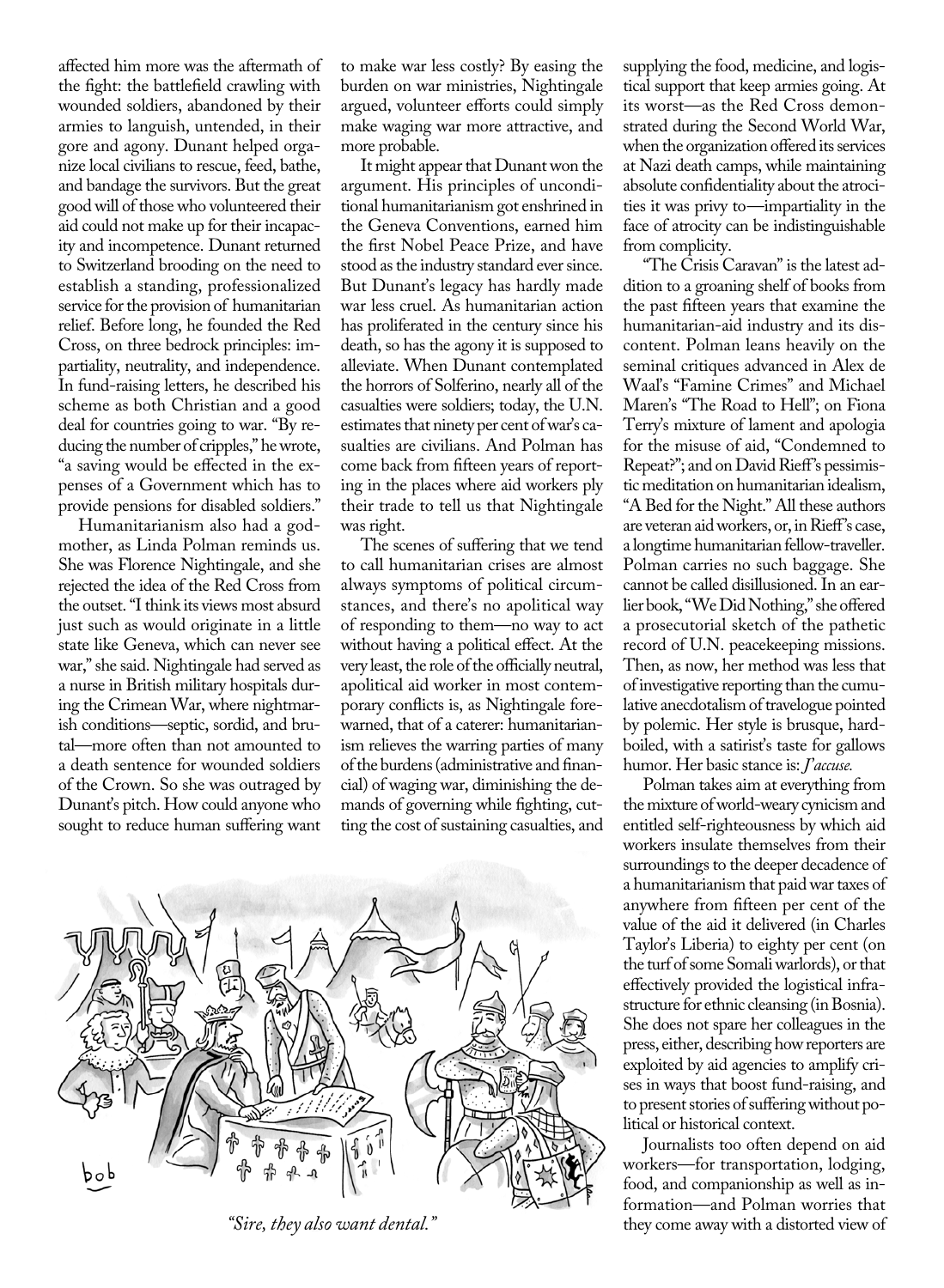natives as people who merely suffer or inflict suffering, and of white humanitarians as their only hope. Most damningly, she writes: "Confronted with humanitarian disasters, journalists who usually like to present themselves as objective outsiders suddenly become the disciples of aid workers. They accept uncritically the humanitarian aid agencies' claims to neutrality, elevating the trustworthiness and expertise of aid workers above journalistic skepticism."

Maren and de Waal expose more thoroughly the ignoble economies that aid feeds off and creates: the competition for contracts, even for projects that everyone knows are ill-considered, the ways in which aid upends local markets for goods and services, fortifying war-makers and creating entirely new crises for their victims. Worst of all, de Waal argues, emergency aid weakens recipient governments, eroding their accountability and undermining their legitimacy. Polman works in a more populist vein. She is less patient in building her case—at times slapdash, at times flippant. But she is no less biting, and what she finds most galling about the humanitarian order is that it is accountable to no one. Moving from mess to mess, the aid workers in their white Land Cruisers manage to take credit without accepting blame, as though humanitarianism were its own alibi.

Since Biafra, humanitarianism has be-<br>Come the idea, and the practice, that<br>dominates Western response to other dominates Western response to other people's wars and natural disasters; of late, it has even become a dominant justification for Western war-making. Biafra was where many of the leaders of what de Waal calls the "humanitarian international" got their start, and the Biafra airlift provided the industry with its founding legend, "an unsurpassed effort in terms of logistical achievement and sheer physical courage," de Waal writes. It is remembered as it was lived, as a cause célèbre—John Lennon and Jean-Paul Sartre both raised their fists for the Biafrans—and the food the West sent certainly did save lives. Yet a moral assessment of the Biafra operation is far from clear-cut.

After the secessionist government was finally forced to surrender and rejoin Nigeria, in 1970, the predicted genocidal

massacres never materialized. Had it not been for the West's charity, the Nigerian civil war surely would have ended much sooner. Against the lives that the airlifted aid saved must be weighed all those lives—tens of thousands, perhaps hundreds of thousands—that were lost to the extra year and a half of destruction. But the newborn humanitarian international hardly stopped to reflect on this fact. New crises beckoned—most immediately, in Bangladesh—and who can know in advance whether saving lives will cost even more lives? The crisis caravan rolled on. Its mood was triumphalist, and to a large degree it remains so.

Michael Maren stumbled into the aid industry in the nineteen-seventies by way of the Peace Corps. "In the post-Vietnam world, the Peace Corps offered us an opportunity to forge a different kind of relationship with the Third World, one based on respect," he writes. But he soon began to wonder how respectful it is to send Western kids to tell the elders of ancient agrarian cultures how to feed themselves better. As he watched professional humanitarians chasing contracts to implement policies whose harm they plainly saw, he came to regard his colleagues as a new breed of mercenaries: soldiers of misfortune. Yet, David Rieff notes, "for better or worse, by the late 1980s humanitarianism had become the last coherent saving ideal."

How is it that humanitarians so readily deflect accountability for the negative consequences of their actions? "Humanitarianism flourishes as an ethical response to emergencies not just because bad things happen in the world, but also because many people have lost faith in both economic development and political struggle as ways of trying to improve the human lot," the social scientist Craig Calhoun observes in his contribution to a new volume of essays, "Contemporary States of Emergency," edited by Didier Fassin and Mariella Pandolfi (Zone; \$36.95). "Humanitarianism appeals to many who seek morally pure and immediately good ways of responding to suffering in the world." Or, as the Harvard law professor David



Kennedy writes in "The Dark Sides of Virtue" (2004), "Humanitarianism tempts us to hubris, to an idolatry about our intentions and routines, to the conviction that we know more than we do about what justice can be."

Maren, who came to regard humanitarianism as every bit as damaging to its subjects as colonialism, and vastly more dishonest, takes a dimmer view: that we do not really care about those to whom we send aid, that our focus is our own virtue. He quotes these lines of the Somali poet Ali Dhux:

A man tries hard to help you find your lost camels.

He works more tirelessly than even you, But in truth he does not want you to find them, ever.

In May of 1996, in the hill town of<br>Kitchanga in the North Kivu province<br>of eastern Congo (then still called Zaire) n May of 1996, in the hill town of of eastern Congo (then still called Zaire), I spent a night in a dank schoolroom that had been temporarily set up as an operating room by surgeons from the Dutch section of Médecins Sans Frontières. A few days earlier, a gang from the U.N. sponsored refugee camps for Rwandan Hutus—camps that were controlled by the killers, physically, politically, economically—had massacred a group of Congolese Tutsis at a nearby monastery. Members of the M.S.F. team had been patching up some of the survivors. A man with a gaping gunshot wound writhed beneath the forceps of a Belarusian doctor, chanting quietly—"Ay, yay, yay, yay, yay, yay"—before crying out in Swahili, "Too much sorrow."

Everyone knew that the Hutu *génocidaires* bullied and extorted aid workers, and filled their war chests with taxes collected on aid rations. Everybody knew, too, that these killers were now working their way into the surrounding Congolese territory to slaughter and drive out the local Tutsi population. (During my visit, they had even begun attacking N.G.O. vehicles.) In the literature of aid work, the U.N. border camps set up after the Rwandan genocide, and particularly the Goma camps, figure as the ultimate example of corrupted humanitarianism—of humanitarianism in the service of extreme inhumanity. It could only end badly, bloodily. That there would be another war because of the camps was obvious long before the war came.